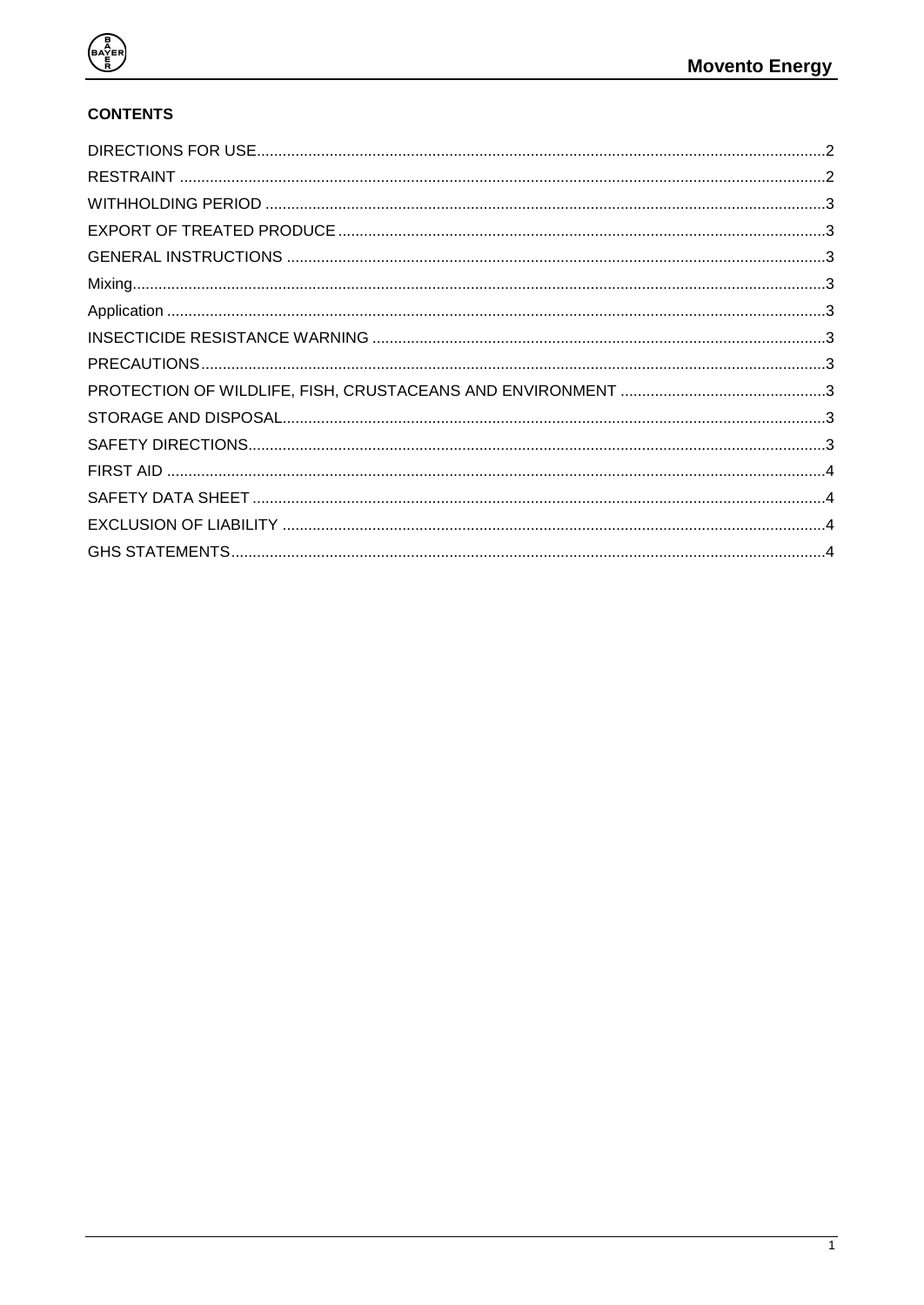#### **POISON KEEP OUT OF REACH OF CHILDREN READ SAFETY DIRECTIONS BEFORE OPENING OR USING**

# **Movento<sup>®</sup> Ener**

#### **INSECTICIDE**

#### **ACTIVE CONSTITUENTS: 120 g/L IMIDACLOPRID 120 g/L SPIROTETRAMAT**

### **GROUP 4A 23 INSECTICIDE**

#### **An injection treatment for control of banana rust thrips and banana weevil borer in bananas as specified in the DIRECTIONS FOR USE table**

#### <span id="page-1-1"></span><span id="page-1-0"></span>**DIRECTIONS FOR USE RESTRAINT**

**DO NOT** apply more than one application of Movento Energy or any other Group 4A Insecticide per crop.

| <b>Application Timing</b><br>7.5<br>Banana rust<br>Bananas -<br>DO NOT treat plants after bell emergence.<br>mL/stool<br>Cavendish<br>thrips<br>(Chaetanapho-<br>Select the best follower for treatment. Do not treat any follower<br>thrips<br>Inject<br>more than once. Treatment can occur at any time within 3<br>undiluted<br>signipennis)<br>months after harvest of the mother plant or nurse-suckering.<br>or diluted<br>with water<br>(Nth Qld, NT,<br>To limit the risk of plant damage from injection, inject only those<br>Nth WA only)<br>up to a<br>followers that are at least 1.0 m tall to the throat of the plant.<br>total<br>Banana weevil<br>volume of<br>borer<br>For application in plant bananas the minimum height<br>$10 \text{ mL}$<br>(Cosmopolites<br>requirement applies as above, plus the plant should be at a<br>sordidus)<br>stage at least 3 months prior to bell emergence.<br>(Qld, NSW,<br><b>Application Method</b><br>NT, WA only)<br>Inject Movento Energy approximately 15 cm from the base of<br>Banana weevil<br>Bananas -<br>the plant at an off-centre, downward angle to a depth of 5 to 10<br>Lady<br>borer<br>cm. Do not inject into the centre of the plant as this may result<br>(Cosmopolites<br>Finger<br>in plant death.<br>sordidus)<br>Injection should be conducted in a manner which ensures<br>(Qld, NSW,<br>applied chemical is retained within the plant. Irrigation or<br>NT, WA only)<br>moderate to heavy or prolonged periods of rainfall may saturate<br>the internal structure of the pseudostem, leading to 'run-out'<br>from injection holes. Allow sufficient time following irrigation<br>and rainfall events, before application, to minimise such 'run-<br>out'.<br><b>Stem splitting</b><br>Note that some minor stem splitting associated with the<br>injection site may occur. This has been found to be most<br>pronounced in conditions that favour rapid plant growth e.g. in<br>the period November to February.<br>Bunch protection from rust thrips<br>Movento Energy should be used as part of an integrated pest<br>management approach which should include the use of other<br>measures for control of banana rust thrips, such as bell injection<br>and bunch applications. | <b>CROP</b> | <b>PEST</b> | <b>RATE</b> | <b>CRITICAL COMMENTS</b> |
|--------------------------------------------------------------------------------------------------------------------------------------------------------------------------------------------------------------------------------------------------------------------------------------------------------------------------------------------------------------------------------------------------------------------------------------------------------------------------------------------------------------------------------------------------------------------------------------------------------------------------------------------------------------------------------------------------------------------------------------------------------------------------------------------------------------------------------------------------------------------------------------------------------------------------------------------------------------------------------------------------------------------------------------------------------------------------------------------------------------------------------------------------------------------------------------------------------------------------------------------------------------------------------------------------------------------------------------------------------------------------------------------------------------------------------------------------------------------------------------------------------------------------------------------------------------------------------------------------------------------------------------------------------------------------------------------------------------------------------------------------------------------------------------------------------------------------------------------------------------------------------------------------------------------------------------------------------------------------------------------------------------------------------------------------------------------------------------------------------------------------------------------------------------------------------------------------------------------------------------------------------------------|-------------|-------------|-------------|--------------------------|
|                                                                                                                                                                                                                                                                                                                                                                                                                                                                                                                                                                                                                                                                                                                                                                                                                                                                                                                                                                                                                                                                                                                                                                                                                                                                                                                                                                                                                                                                                                                                                                                                                                                                                                                                                                                                                                                                                                                                                                                                                                                                                                                                                                                                                                                                    |             |             |             |                          |
|                                                                                                                                                                                                                                                                                                                                                                                                                                                                                                                                                                                                                                                                                                                                                                                                                                                                                                                                                                                                                                                                                                                                                                                                                                                                                                                                                                                                                                                                                                                                                                                                                                                                                                                                                                                                                                                                                                                                                                                                                                                                                                                                                                                                                                                                    |             |             |             |                          |
|                                                                                                                                                                                                                                                                                                                                                                                                                                                                                                                                                                                                                                                                                                                                                                                                                                                                                                                                                                                                                                                                                                                                                                                                                                                                                                                                                                                                                                                                                                                                                                                                                                                                                                                                                                                                                                                                                                                                                                                                                                                                                                                                                                                                                                                                    |             |             |             |                          |
|                                                                                                                                                                                                                                                                                                                                                                                                                                                                                                                                                                                                                                                                                                                                                                                                                                                                                                                                                                                                                                                                                                                                                                                                                                                                                                                                                                                                                                                                                                                                                                                                                                                                                                                                                                                                                                                                                                                                                                                                                                                                                                                                                                                                                                                                    |             |             |             |                          |
|                                                                                                                                                                                                                                                                                                                                                                                                                                                                                                                                                                                                                                                                                                                                                                                                                                                                                                                                                                                                                                                                                                                                                                                                                                                                                                                                                                                                                                                                                                                                                                                                                                                                                                                                                                                                                                                                                                                                                                                                                                                                                                                                                                                                                                                                    |             |             |             |                          |
|                                                                                                                                                                                                                                                                                                                                                                                                                                                                                                                                                                                                                                                                                                                                                                                                                                                                                                                                                                                                                                                                                                                                                                                                                                                                                                                                                                                                                                                                                                                                                                                                                                                                                                                                                                                                                                                                                                                                                                                                                                                                                                                                                                                                                                                                    |             |             |             |                          |
|                                                                                                                                                                                                                                                                                                                                                                                                                                                                                                                                                                                                                                                                                                                                                                                                                                                                                                                                                                                                                                                                                                                                                                                                                                                                                                                                                                                                                                                                                                                                                                                                                                                                                                                                                                                                                                                                                                                                                                                                                                                                                                                                                                                                                                                                    |             |             |             |                          |
|                                                                                                                                                                                                                                                                                                                                                                                                                                                                                                                                                                                                                                                                                                                                                                                                                                                                                                                                                                                                                                                                                                                                                                                                                                                                                                                                                                                                                                                                                                                                                                                                                                                                                                                                                                                                                                                                                                                                                                                                                                                                                                                                                                                                                                                                    |             |             |             |                          |
|                                                                                                                                                                                                                                                                                                                                                                                                                                                                                                                                                                                                                                                                                                                                                                                                                                                                                                                                                                                                                                                                                                                                                                                                                                                                                                                                                                                                                                                                                                                                                                                                                                                                                                                                                                                                                                                                                                                                                                                                                                                                                                                                                                                                                                                                    |             |             |             |                          |
|                                                                                                                                                                                                                                                                                                                                                                                                                                                                                                                                                                                                                                                                                                                                                                                                                                                                                                                                                                                                                                                                                                                                                                                                                                                                                                                                                                                                                                                                                                                                                                                                                                                                                                                                                                                                                                                                                                                                                                                                                                                                                                                                                                                                                                                                    |             |             |             |                          |
|                                                                                                                                                                                                                                                                                                                                                                                                                                                                                                                                                                                                                                                                                                                                                                                                                                                                                                                                                                                                                                                                                                                                                                                                                                                                                                                                                                                                                                                                                                                                                                                                                                                                                                                                                                                                                                                                                                                                                                                                                                                                                                                                                                                                                                                                    |             |             |             |                          |
|                                                                                                                                                                                                                                                                                                                                                                                                                                                                                                                                                                                                                                                                                                                                                                                                                                                                                                                                                                                                                                                                                                                                                                                                                                                                                                                                                                                                                                                                                                                                                                                                                                                                                                                                                                                                                                                                                                                                                                                                                                                                                                                                                                                                                                                                    |             |             |             |                          |
|                                                                                                                                                                                                                                                                                                                                                                                                                                                                                                                                                                                                                                                                                                                                                                                                                                                                                                                                                                                                                                                                                                                                                                                                                                                                                                                                                                                                                                                                                                                                                                                                                                                                                                                                                                                                                                                                                                                                                                                                                                                                                                                                                                                                                                                                    |             |             |             |                          |
|                                                                                                                                                                                                                                                                                                                                                                                                                                                                                                                                                                                                                                                                                                                                                                                                                                                                                                                                                                                                                                                                                                                                                                                                                                                                                                                                                                                                                                                                                                                                                                                                                                                                                                                                                                                                                                                                                                                                                                                                                                                                                                                                                                                                                                                                    |             |             |             |                          |
|                                                                                                                                                                                                                                                                                                                                                                                                                                                                                                                                                                                                                                                                                                                                                                                                                                                                                                                                                                                                                                                                                                                                                                                                                                                                                                                                                                                                                                                                                                                                                                                                                                                                                                                                                                                                                                                                                                                                                                                                                                                                                                                                                                                                                                                                    |             |             |             |                          |
|                                                                                                                                                                                                                                                                                                                                                                                                                                                                                                                                                                                                                                                                                                                                                                                                                                                                                                                                                                                                                                                                                                                                                                                                                                                                                                                                                                                                                                                                                                                                                                                                                                                                                                                                                                                                                                                                                                                                                                                                                                                                                                                                                                                                                                                                    |             |             |             |                          |
|                                                                                                                                                                                                                                                                                                                                                                                                                                                                                                                                                                                                                                                                                                                                                                                                                                                                                                                                                                                                                                                                                                                                                                                                                                                                                                                                                                                                                                                                                                                                                                                                                                                                                                                                                                                                                                                                                                                                                                                                                                                                                                                                                                                                                                                                    |             |             |             |                          |
|                                                                                                                                                                                                                                                                                                                                                                                                                                                                                                                                                                                                                                                                                                                                                                                                                                                                                                                                                                                                                                                                                                                                                                                                                                                                                                                                                                                                                                                                                                                                                                                                                                                                                                                                                                                                                                                                                                                                                                                                                                                                                                                                                                                                                                                                    |             |             |             |                          |
|                                                                                                                                                                                                                                                                                                                                                                                                                                                                                                                                                                                                                                                                                                                                                                                                                                                                                                                                                                                                                                                                                                                                                                                                                                                                                                                                                                                                                                                                                                                                                                                                                                                                                                                                                                                                                                                                                                                                                                                                                                                                                                                                                                                                                                                                    |             |             |             |                          |
|                                                                                                                                                                                                                                                                                                                                                                                                                                                                                                                                                                                                                                                                                                                                                                                                                                                                                                                                                                                                                                                                                                                                                                                                                                                                                                                                                                                                                                                                                                                                                                                                                                                                                                                                                                                                                                                                                                                                                                                                                                                                                                                                                                                                                                                                    |             |             |             |                          |
|                                                                                                                                                                                                                                                                                                                                                                                                                                                                                                                                                                                                                                                                                                                                                                                                                                                                                                                                                                                                                                                                                                                                                                                                                                                                                                                                                                                                                                                                                                                                                                                                                                                                                                                                                                                                                                                                                                                                                                                                                                                                                                                                                                                                                                                                    |             |             |             |                          |
|                                                                                                                                                                                                                                                                                                                                                                                                                                                                                                                                                                                                                                                                                                                                                                                                                                                                                                                                                                                                                                                                                                                                                                                                                                                                                                                                                                                                                                                                                                                                                                                                                                                                                                                                                                                                                                                                                                                                                                                                                                                                                                                                                                                                                                                                    |             |             |             |                          |
|                                                                                                                                                                                                                                                                                                                                                                                                                                                                                                                                                                                                                                                                                                                                                                                                                                                                                                                                                                                                                                                                                                                                                                                                                                                                                                                                                                                                                                                                                                                                                                                                                                                                                                                                                                                                                                                                                                                                                                                                                                                                                                                                                                                                                                                                    |             |             |             |                          |
|                                                                                                                                                                                                                                                                                                                                                                                                                                                                                                                                                                                                                                                                                                                                                                                                                                                                                                                                                                                                                                                                                                                                                                                                                                                                                                                                                                                                                                                                                                                                                                                                                                                                                                                                                                                                                                                                                                                                                                                                                                                                                                                                                                                                                                                                    |             |             |             |                          |
|                                                                                                                                                                                                                                                                                                                                                                                                                                                                                                                                                                                                                                                                                                                                                                                                                                                                                                                                                                                                                                                                                                                                                                                                                                                                                                                                                                                                                                                                                                                                                                                                                                                                                                                                                                                                                                                                                                                                                                                                                                                                                                                                                                                                                                                                    |             |             |             |                          |
|                                                                                                                                                                                                                                                                                                                                                                                                                                                                                                                                                                                                                                                                                                                                                                                                                                                                                                                                                                                                                                                                                                                                                                                                                                                                                                                                                                                                                                                                                                                                                                                                                                                                                                                                                                                                                                                                                                                                                                                                                                                                                                                                                                                                                                                                    |             |             |             |                          |
|                                                                                                                                                                                                                                                                                                                                                                                                                                                                                                                                                                                                                                                                                                                                                                                                                                                                                                                                                                                                                                                                                                                                                                                                                                                                                                                                                                                                                                                                                                                                                                                                                                                                                                                                                                                                                                                                                                                                                                                                                                                                                                                                                                                                                                                                    |             |             |             |                          |
|                                                                                                                                                                                                                                                                                                                                                                                                                                                                                                                                                                                                                                                                                                                                                                                                                                                                                                                                                                                                                                                                                                                                                                                                                                                                                                                                                                                                                                                                                                                                                                                                                                                                                                                                                                                                                                                                                                                                                                                                                                                                                                                                                                                                                                                                    |             |             |             |                          |
|                                                                                                                                                                                                                                                                                                                                                                                                                                                                                                                                                                                                                                                                                                                                                                                                                                                                                                                                                                                                                                                                                                                                                                                                                                                                                                                                                                                                                                                                                                                                                                                                                                                                                                                                                                                                                                                                                                                                                                                                                                                                                                                                                                                                                                                                    |             |             |             |                          |
|                                                                                                                                                                                                                                                                                                                                                                                                                                                                                                                                                                                                                                                                                                                                                                                                                                                                                                                                                                                                                                                                                                                                                                                                                                                                                                                                                                                                                                                                                                                                                                                                                                                                                                                                                                                                                                                                                                                                                                                                                                                                                                                                                                                                                                                                    |             |             |             |                          |
|                                                                                                                                                                                                                                                                                                                                                                                                                                                                                                                                                                                                                                                                                                                                                                                                                                                                                                                                                                                                                                                                                                                                                                                                                                                                                                                                                                                                                                                                                                                                                                                                                                                                                                                                                                                                                                                                                                                                                                                                                                                                                                                                                                                                                                                                    |             |             |             |                          |
|                                                                                                                                                                                                                                                                                                                                                                                                                                                                                                                                                                                                                                                                                                                                                                                                                                                                                                                                                                                                                                                                                                                                                                                                                                                                                                                                                                                                                                                                                                                                                                                                                                                                                                                                                                                                                                                                                                                                                                                                                                                                                                                                                                                                                                                                    |             |             |             |                          |
|                                                                                                                                                                                                                                                                                                                                                                                                                                                                                                                                                                                                                                                                                                                                                                                                                                                                                                                                                                                                                                                                                                                                                                                                                                                                                                                                                                                                                                                                                                                                                                                                                                                                                                                                                                                                                                                                                                                                                                                                                                                                                                                                                                                                                                                                    |             |             |             |                          |
|                                                                                                                                                                                                                                                                                                                                                                                                                                                                                                                                                                                                                                                                                                                                                                                                                                                                                                                                                                                                                                                                                                                                                                                                                                                                                                                                                                                                                                                                                                                                                                                                                                                                                                                                                                                                                                                                                                                                                                                                                                                                                                                                                                                                                                                                    |             |             |             |                          |
|                                                                                                                                                                                                                                                                                                                                                                                                                                                                                                                                                                                                                                                                                                                                                                                                                                                                                                                                                                                                                                                                                                                                                                                                                                                                                                                                                                                                                                                                                                                                                                                                                                                                                                                                                                                                                                                                                                                                                                                                                                                                                                                                                                                                                                                                    |             |             |             |                          |
|                                                                                                                                                                                                                                                                                                                                                                                                                                                                                                                                                                                                                                                                                                                                                                                                                                                                                                                                                                                                                                                                                                                                                                                                                                                                                                                                                                                                                                                                                                                                                                                                                                                                                                                                                                                                                                                                                                                                                                                                                                                                                                                                                                                                                                                                    |             |             |             |                          |
| NOT TO BE HISED EOD ANY BHBBOSE. OR IN ANY MANNED, CONTRADY TO THIS LABEL HNI ESS.                                                                                                                                                                                                                                                                                                                                                                                                                                                                                                                                                                                                                                                                                                                                                                                                                                                                                                                                                                                                                                                                                                                                                                                                                                                                                                                                                                                                                                                                                                                                                                                                                                                                                                                                                                                                                                                                                                                                                                                                                                                                                                                                                                                 |             |             |             |                          |

**NOT TO BE USED FOR ANY PURPOSE, OR IN ANY MANNER, CONTRARY TO THIS LABEL UNLESS AUTHORISED UNDER APPROPRIATE LEGISLATION**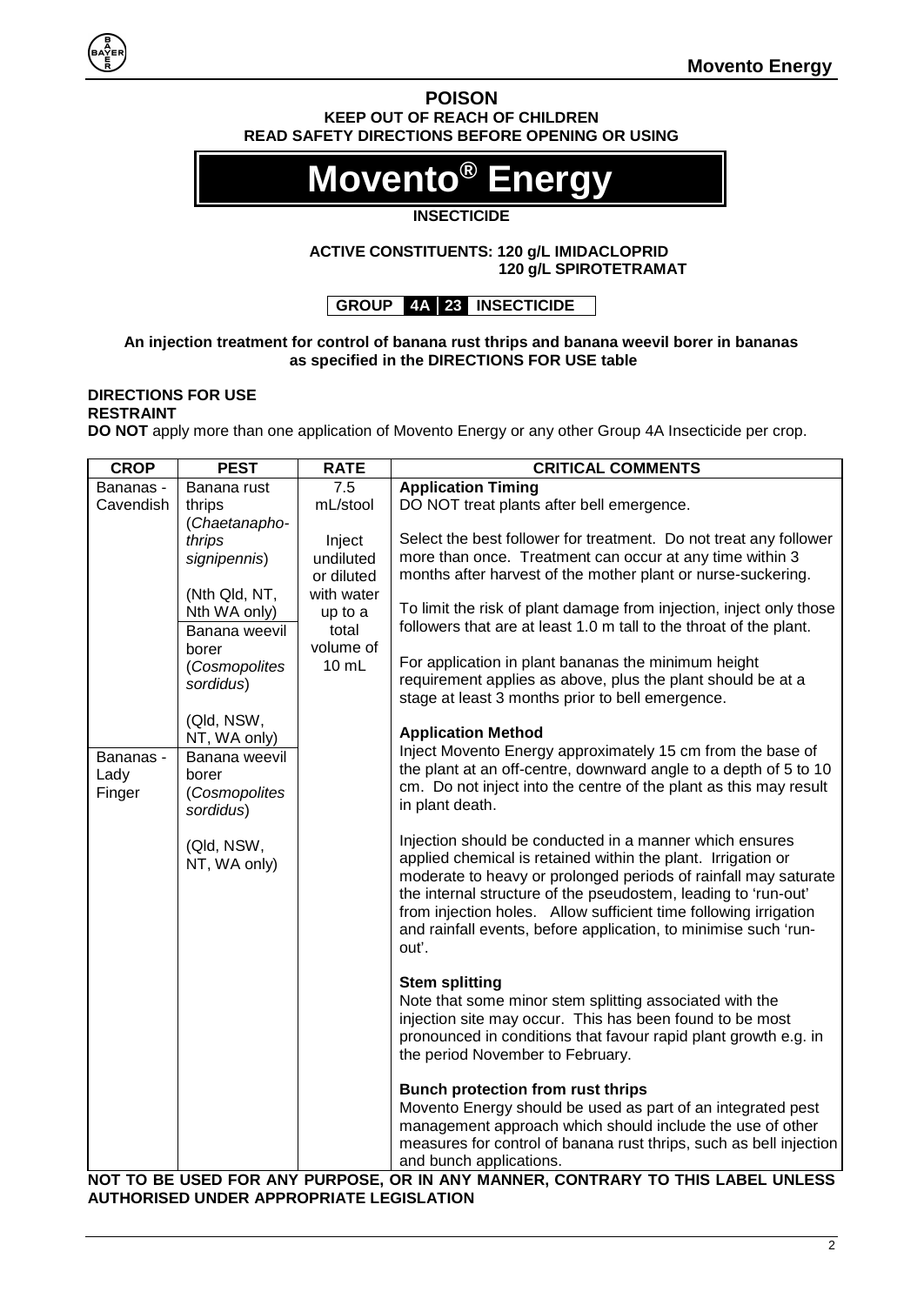

#### <span id="page-2-0"></span>**WITHHOLDING PERIOD Bananas: NOT REQUIRED WHEN USED AS DIRECTED**

#### <span id="page-2-1"></span>**EXPORT OF TREATED PRODUCE**

Growers should note that MRLs or import tolerances do not exist in all markets for produce treated with Movento Energy. If you are growing produce for export, please check with Bayer CropScience for the latest information on MRLs and import tolerances before using Movento Energy.

#### <span id="page-2-2"></span>**GENERAL INSTRUCTIONS**

#### <span id="page-2-3"></span>**Mixing**

Shake the container well before using. If diluting in water (refer rate column in **DIRECTIONS FOR USE** table) add the required quantity of Movento Energy to water in the tank while stirring or with agitators in motion. Movento Energy should be applied as soon after mixing as possible.

#### <span id="page-2-4"></span>**Application**

For all application instructions, refer to the Critical Comments in the **DIRECTIONS FOR USE** table.

# <span id="page-2-5"></span>**INSECTICIDE RESISTANCE WARNING**

#### **GROUP 4A 23 INSECTICIDE**

For insecticide resistance management, Movento Energy is a Group 4A and Group 23 insecticide. Some naturally occurring insect biotypes resistant to Movento Energy and other Group 4A and Group 23 insecticides may exist through normal genetic variability in any insect population. The resistant individuals can eventually dominate the insect population if Movento Energy and other Group 4A and Group 23 insecticides are used repeatedly. The effectiveness of Movento Energy on resistant individuals could be significantly reduced. Since occurrence of resistant individuals is difficult to detect prior to use, Bayer CropScience Pty Ltd accepts no liability for any losses that may result from the failure of Movento Energy to control resistant insects. Movento Energy may be subject to specific resistance management strategies. For further information contact your local supplier, Bayer CropScience representative, local agricultural department agronomist or refer to the CropLife Australia website www.croplife.org.au.

#### <span id="page-2-6"></span>**PRECAUTIONS**

Accidental exposure of skin to Movento Energy may cause allergic disorders. Therefore if applying by equipment carried on the back of the user apply additional measures, including the following, to limit the potential for exposure;

- a) Minimise the possibility of leaking equipment by conducting regular and rigorous maintenance, operating the applicator with due care and regularly checking for leaks.
- b) Seek to minimise skin exposure should the chemical container or fittings accidentally leak by measures such as using equipment that provides separation of the chemical container from the operator e.g. a backback holder, or wearing appropriate chemical resistant protective clothing.

#### <span id="page-2-7"></span>**PROTECTION OF WILDLIFE, FISH, CRUSTACEANS AND ENVIRONMENT**

Very toxic to aquatic life. **DO NOT** contaminate wetlands or watercourses with this product or used containers.

#### <span id="page-2-8"></span>**STORAGE AND DISPOSAL**

Store in the closed, original container in a cool, well ventilated area. Do not store for prolonged periods in direct sunlight.

Triple or preferably pressure rinse container before disposal. Add rinsings to injection tank. Do not dispose of undiluted chemicals on site. If recycling, replace cap and return clean containers to recycler or designated collection point. If not recycling, break, crush or puncture and bury empty containers in a local authority landfill. If no landfill is available, bury the containers below 500 mm in a disposal pit specifically marked and set up for this purpose clear of waterways, desirable vegetation and tree roots in compliance with relevant Local, State or Territory government regulations. Empty containers and product should not be burnt. Do not re-use empty containers for any other purpose.

#### <span id="page-2-9"></span>**SAFETY DIRECTIONS**

May irritate the eyes. Repeated exposure may cause allergic disorders. Avoid contact with eyes and skin. When opening the container and preparing product for use and using the product wear cotton overalls buttoned to the neck and wrist (or equivalent clothing) and chemical resistant gloves. If product on skin, immediately wash area with soap and water. Wash hands after use. After each day's use, wash gloves and contaminated clothing.